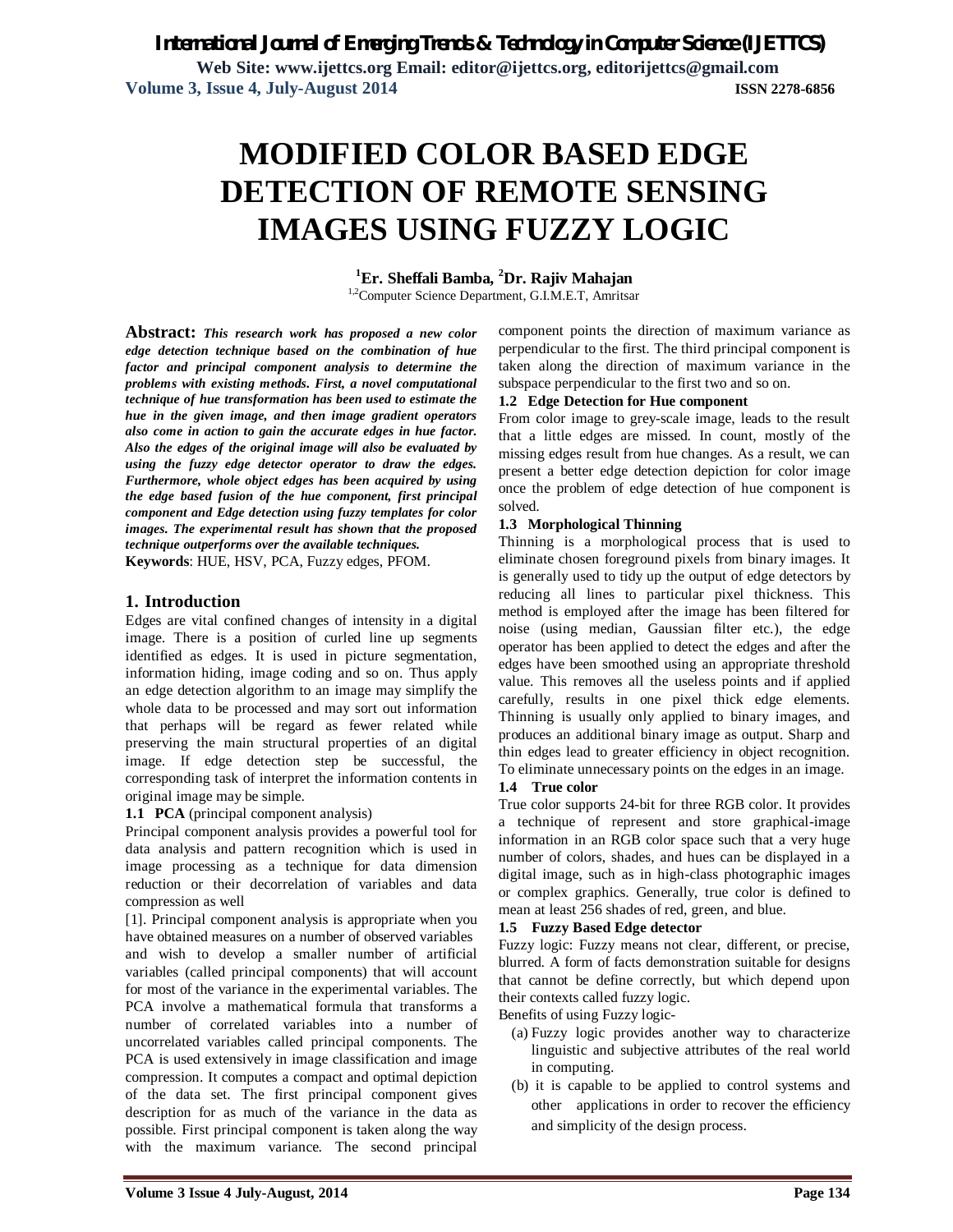## *International Journal of Emerging Trends & Technology in Computer Science (IJETTCS)* **Web Site: www.ijettcs.org Email: editor@ijettcs.org, editorijettcs@gmail.com Volume 3, Issue 4, July-August 2014 ISSN 2278-6856**

## **2.Literature Survey**

Lei and Fan (2013) [1] has proposed a novel color edge detection method based on the fusion of hue component and principal component analysis to solve the problems. First, a novel computational method of hue difference is defined, and then it is applied to classical gradient operators to obtain accurate edges for hue component. Moreover, complete object edges can be obtained by using the edge fusion of the first principal component and hue component of color image with low-computational complexity. Franchini et al. (2013) [2] has proposed a hardware implementation of an edge detection method for color images that exploits the definition of geometric product of vectors given in the Clifford algebra framework to extend the convolution operator and the Fourier transform to vector fields. The proposed architecture has been prototyped on the Celoxica Field Programmable Gate Array (FPGA) board. Wang and Yan (2012) [3] has presented a new edge detection approach based on vector morphological operators in color image processing. A new vector ordering in RGB color space has proposed. And then by analyzing the characteristics of the noise contaminating image, vector morphological operators has proposed and these operators are applied in color edge detection. A novel edge detection method based color morphological gradient operators for color image processing in RGB color space. The new ideal is noise pixels judgment and removing, which can be used to define color morphological erosion and dilation. Xu et al. (2012) [4] has proposed a novel approach of edge detection for color image in order to efficiently preserve edge in noise appearance. Firstly, multi-structure elements are designed in order to construct morphological gradient operators with performance of noise latter is consistent with human vision perception. Xin and Ki (2012) [5] has proposed an improved Canny algorithm to detect edges in color image. Algorithm is composed of the following steps: quaternion weighted average filter, vector Sobel gradient computation, non-maxima suppression based on interpolation, edge detection and connection. Algorithm is also applied to deal with color images of transmission line icing. The results show that our algorithm is still better than the gray image processing methods. XIAO et al. (2011) [6] has proposed a multi-scale edge detection algorithm which took soft threshold method to implement detail enhancement and noise reduction of the true color image. Firstly, obtaining the true color images at different scales through wavelet multi-scale edge detection algorithm, then based on the improved soft threshold filter function, selecting appropriate threshold of the obtained image edges to perform noise reduction while enhance the edge details of the reservation; and finally, carrying out the weighted 2-norm fusion of edges of different-scale-image. Dezert et al. (2011) [7] has presented an algorithm is based on the fusion of local edge detectors results expressed into basic belief assignments thanks to a flexible modeling, and the proportional conflict redistribution rule developed InDSmT framework. The purpose of DSmT is to overcome the limitations of DST mainly by proposing new

underlying models for the frames of discernment in order to fit better with the nature of real problems, and proposing new efficient combination and conditioning rules. Gao and Zhau (2010) [8] has proposed a new mathematical methods QFD, and describe its geometric meaning and physical meaning and apply QFD to digital image processing. This method is appropriate for constructing a local boundary model. A new concept: quaternion fractional differential (QFD), and apply it to edge detection of color image. This method is called edge detection based on QFD. Chen et al. (2010) [9] to improve the efficiency and the performance of the color edge detection, a novel color edge detection algorithm has proposed. An improved Kuwahara filter is used to smooth the original image first. After edge detection with each channel independently in RGB color space, an adaptive threshold selection method is applied to predict the optimum threshold value and an edge thinning algorithm is used to extract accurate edge. Edge detection is an essential tool in image processing and computer vision. Jordan et al. (2011) [10] has proposed edge detection in multispectral images based on the selforganizing map (SOM) concept. To generate a global ordering of spectral vectors. With a global ordering, a oneto-one correspondence between pixel values and scalars is guaranteed. The edge probability is only determined by the adjacent pixels. This method omits linearization and uses the SOM more efficiently for edge detection while also retaining greater flexibility. Singh et al. (2013) [11] has proposed architecture uses only one processing element for computing gradients for all three R, G, and B color components and aims at reducing the FPGA resources usages. The FPGA resource usage is reduced more than 35% as compared to standard implementation which uses three gradient computation blocks. Somasundaram et al. (2012) [12] has proposed a novel edge detection method based on 32 fuzzy rules. Edge detection is one of the presegmentation processes of MRI head scans. It detects edges in a better way than the traditional Canny edge detector and Sobel edge detection operator and thus takes less time for edge detections. It produces sharp and clear edges that can be used for segmenting brain portions in MRI of human head scans. Jie and Ning (2012) [13] has proposed an adaptive threshold edge detection which applies the bilateral filtering it uses OTSU, which is based on gradient magnitude to maximize the reparability of the resultant classes, to determine the low and high thresholds of the canny operator. Finally, the edge detection and connection has performed. Firstly, this algorithm applies bilateral filtering to smooth the image, which not only has suppressed the noise of the image, but also has well preserved the edges. Secondly, OTSU is performed to adaptively determine the low and high thresholds.

## **3.Proposed method of Edge Detection**

To attain the objective, step-by-step methodology is used in this dissertation. Subsequent are the different steps which are used to accomplish this work. Following are the various steps used to accomplish the objectives of the dissertation.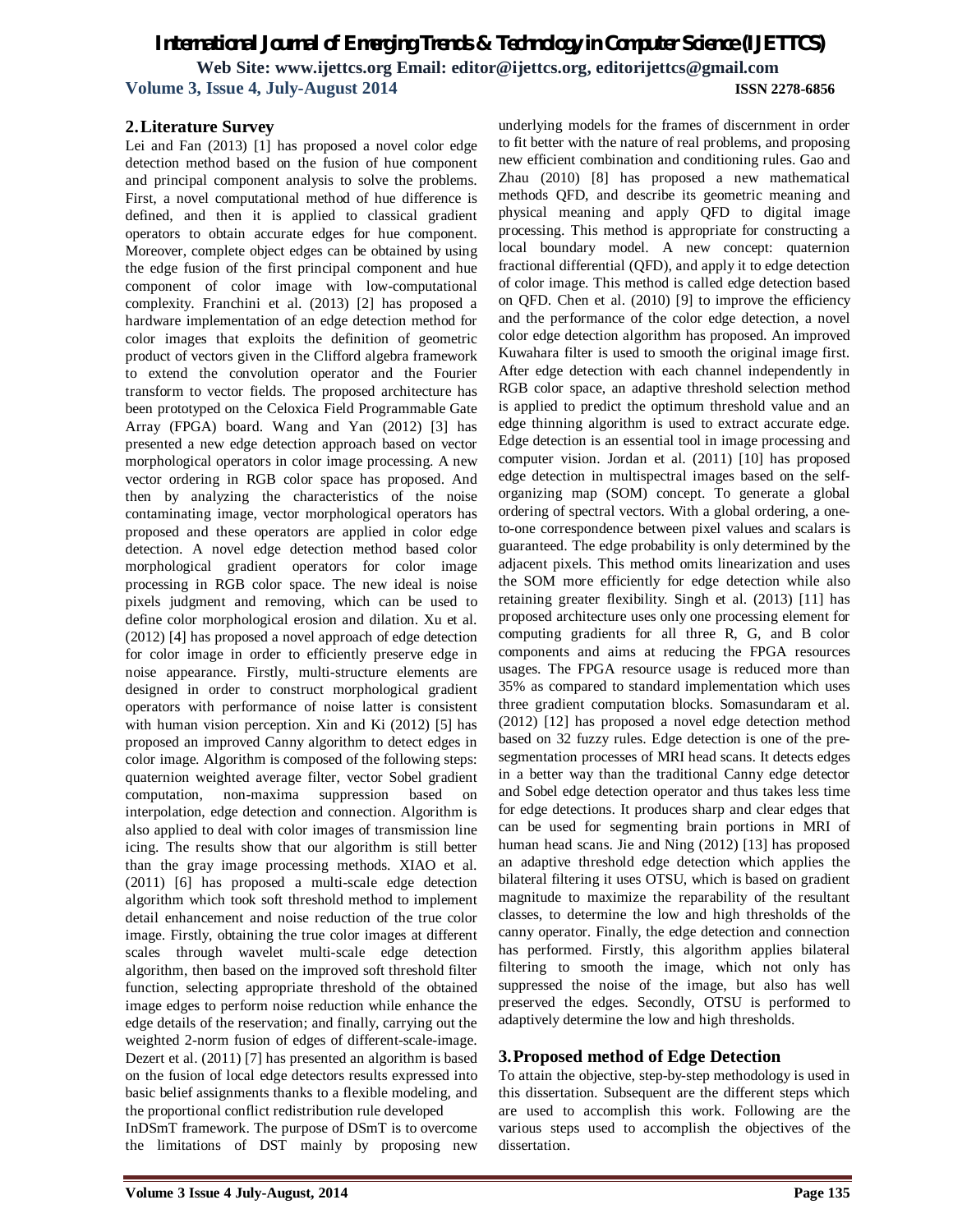## *International Journal of Emerging Trends & Technology in Computer Science (IJETTCS)*

**Web Site: www.ijettcs.org Email: editor@ijettcs.org, editorijettcs@gmail.com Volume 3, Issue 4, July-August 2014 ISSN 2278-6856**

**Step I.** Input color image- Firstly, there is a given input image.

**Step II.** Apply RGB2HSV transform and edge detection-From color image to grey-scale image, leads to the outcome that a few edges are missed. In addition, mainly of the missing edges consequence from hue changes [1]. It preserves edges having same value in grey images. As a result, we can present a superior edge detection representation for color image once the problem of edge detection of hue component is solved. Thus apply an edge detection algorithm to an image may ease the total of data to be processed and may sort out information that possibly will be regard as less related while preserving the main structural properties of an digital image. If edge detection step be successful, the consequent task of interpreting the information contents in original image may be easy.

**Step III.** Apply image gradients-Then apply image gradients, Image gradients may be used to extract information from images. Gradient images are created from the original image. After gradient images have been computed, pixels with large gradient values become possible edge pixels. The pixels with the largest gradient values in the direction of the gradient become edge pixels, and edges may be traced in the direction perpendicular to the gradient direction. It is applied to get accurate edges for hue component. The gradient of an image is given by the formula:

$$
\nabla f = \frac{\partial f}{\partial x} \hat{x} + \frac{\partial f}{\partial y} \hat{y}.
$$
 (1)

Where:

 $\frac{\partial f}{\partial x}$  is the gradient in x- direction  $\frac{g_x}{g_y}$  is the gradient in y- direction

**Step IV.** Apply Principle Component Analysis and edge detection- Image color reduction, the three color components are condensed into one containing a main component of information. It makes complex object uncorrelated. The PCA involve a mathematical formula that transforms a number of correlated variables into a number of uncorrelated variables called principal components. The PCA is used extensively in image classification and image compression. It computes a compact and optimal depiction of the data set. The first principal component gives description for as much of the variance in the data as possible. First principal component is taken along the way with the maximum variance. The second principal component points the direction of maximum variance as perpendicular to the first. The third principal component is taken along the direction of maximum variance in the subspace perpendicular to the first two and so on. Thus apply an edge detection algorithm to an image may ease the total of data to be processed and may sort out information that possibly will be regard as less related while preserving the main structural properties of an digital image. If edge detection step be successful, the consequent task of interpreting the information contents in original image may be easy. To calculate the PCA:

$$
C_{i_{rj}} = \frac{1}{N-1} \sum\nolimits_{q=1}^{N} X_{q_{rj}} X_{q_{rj}} \quad (2)
$$

 $C_{i_{r}}$ (Diagonal) is the variance of variable i.

 $C_{i_{r,i}}$  (off-diagonal) is the covariance between i and j.

**Step V.** Apply fuzzy frication and evaluate edges based on fuzzy templates- The fuzzy edge detection is further used in edge detection as template matching. The fuzzy edge detection detects fine edges in an image. It preserves edges even in poor images having low intensity and gives best results. In the initial step, the average  $(T_1)$  of intensity values of all the pixels in the input image I is computed as:

$$
T_2 = \frac{\sum_{i=0}^{N-2} x_i}{N} \qquad (3)
$$

Where x, is the intensity of the pixel, N is the total number of pixels.

**Step VI.** Apply edge fusion- Fusion is the process of combine significant information from two or more images into a particular image. The consequential image will be more useful than any of the input images. By integrating all the edge detected images of hue, PCA and fuzzy frication and apply edge fusion to get fused image.

Step VII. Final edge detected image- The output is shown which represent the detected image.

## **4.Experimental results**

As shown in the below given figures, we are comparing the results of various images. As results show that our proposed approach results are much better than exiting approaches. The developed approach is compared against some well-known methods available in literature. Here is some representation  $[1(a)-1(h)]$  of proposed algorithm to detect edges in a color image. Firstly input satellite image is shown below:-



**Figure 1(a):** Input Satellite Image

The figure 1(a) shows the input image which is captured from satellite to detect the fine edges which are not clear.



**Figure 1(b):** Hue Image

Figure 1(b) shows the hue image of given input image, the hue image describes the true color of an image. From color image to grey-scale image, leads to the outcome that a few edges are missed. In addition, mainly of the missing edges consequence from hue changes. Also the pixel values are same in grey scale images. So to detect missed edges we apply hue analysis to color image.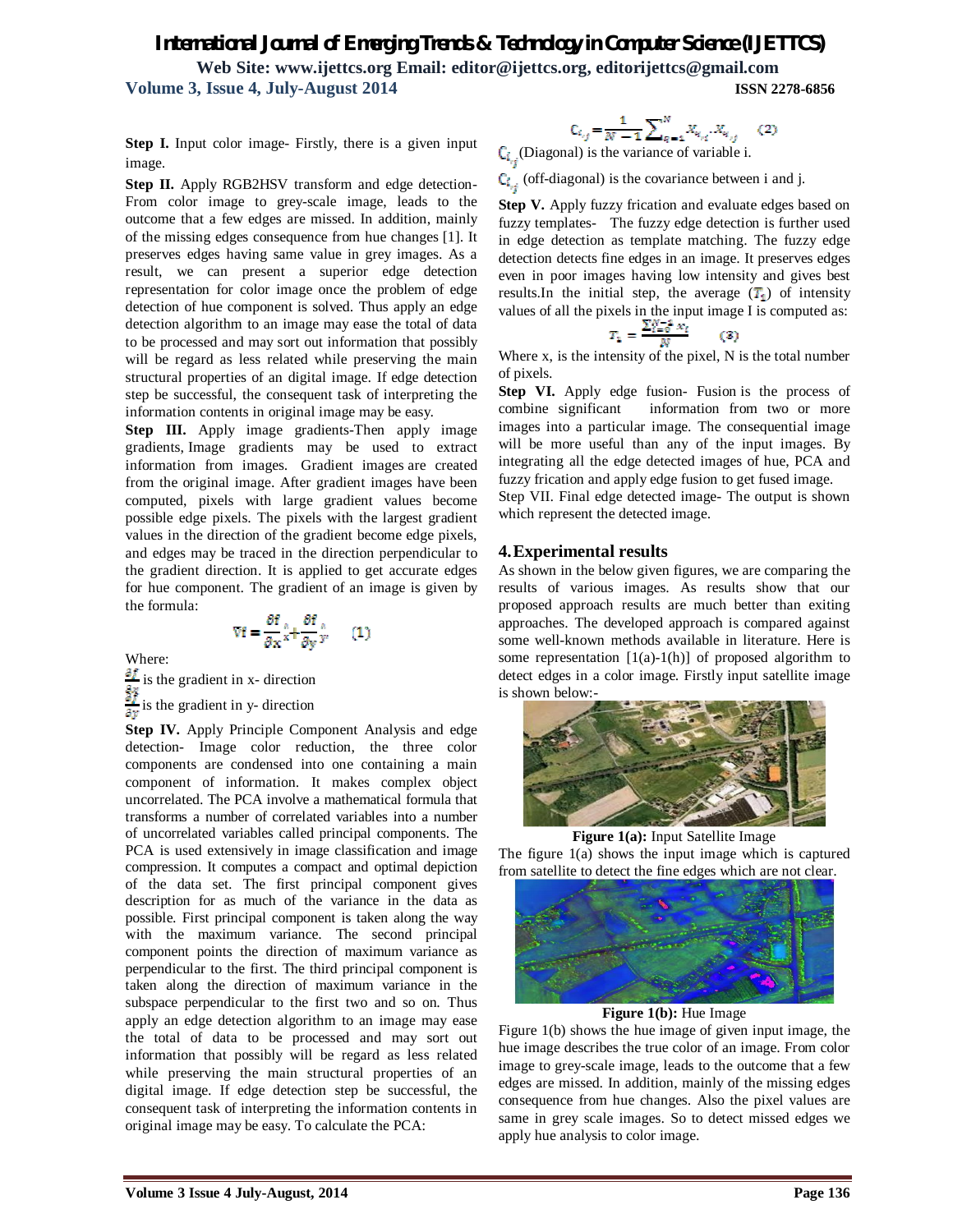# *International Journal of Emerging Trends & Technology in Computer Science (IJETTCS)*

**Web Site: www.ijettcs.org Email: editor@ijettcs.org, editorijettcs@gmail.com Volume 3, Issue 4, July-August 2014 ISSN 2278-6856**



**Figure 1(c):** Hue Detected Edge Image

Figure 1(c) shows the hue detected edge image, we can present a superior edge detection representation for color image once the problem of edge detection of hue component is solved.



**Figure 1(d):** PCA Image

Figure 1(d) shows the PCA image of the given input image, the PCA describes the major component information of a part in an image. The three color components are condensed into one containing a main component of information. So to detect missed edges we apply PCA analysis to color image.



**Figure 1(e):** PCA Edge Detected Image

Figure 1(e) shows the PCA detected edge image, we can present a superior edge detection representation for color image once the problem of edge detection of PCA component is solved.



## **Figure 1(f):** Fusion of Hue and PCA Edge Image

Fig. 1(f) shows fusion of hue and PCA edge image combine significant information from two or more images into a particular image and gets clearer results to detect edges in color image



**Figure 1(g):** Negative Selection Based Edge

Figure 1(g) shows negative selection based edge describes fuzzy templates. The fuzzy edge detection detects fine edges in an image. It preserves edges of an image even in low intensity images.



**Figure 1(h):** Final Edge Detected Image

Figure 1(h) gives the final result of edge detection in a color satellite image by fusion of hue component, PCA and fuzzy based edge detection.

## **5.Performance Analysis**

This section contains the cross validation between existing and proposed techniques. Some well-known image performance parameters for digital images have been selected to prove that the performance of the proposed algorithm is quite better than the available methods.



|                                                           | different methods                                                                    |                                                  |
|-----------------------------------------------------------|--------------------------------------------------------------------------------------|--------------------------------------------------|
| Images                                                    | Existing                                                                             | Proposed                                         |
|                                                           | Pratt                                                                                | Pratt                                            |
| 1.jpg                                                     | 0.5993                                                                               | 0.6316                                           |
| 2.jpg                                                     | 0.5385                                                                               | 0.6358                                           |
| 3.jpg                                                     | 0.7214                                                                               | 0.6525                                           |
| 4.jpg                                                     | 0.5480                                                                               | 0.6382                                           |
| 5.jpg                                                     | 0.5838                                                                               | 0.5996                                           |
| 6.jpg                                                     | 0.5578                                                                               | 0.6085                                           |
| 7.jpg                                                     | 0.7398                                                                               | 0.6528                                           |
| $8$ . jpg                                                 | 0.4662                                                                               | 0.6813                                           |
| 9.jpg                                                     | 0.7498                                                                               | 0.6441                                           |
| 10.jpg                                                    | 0.6807                                                                               | 0.7601                                           |
| 0.8                                                       | Pratt Figure of Merit (Comparison of PFOM values of edge images by different methods |                                                  |
| 0.7                                                       |                                                                                      |                                                  |
|                                                           |                                                                                      |                                                  |
|                                                           |                                                                                      |                                                  |
|                                                           |                                                                                      |                                                  |
|                                                           |                                                                                      |                                                  |
|                                                           |                                                                                      |                                                  |
|                                                           |                                                                                      |                                                  |
|                                                           |                                                                                      |                                                  |
|                                                           |                                                                                      |                                                  |
| 0.6<br>0.5<br>$\frac{8}{5}$ 0.4<br>0.3<br>0.2<br>0.1<br>0 |                                                                                      | Existing Edge detector<br>Proposed Edge detector |

**Figure 2:** Figure of merit comparison

## **6. Conclusion & Future Scope**

This paper has assessed the performance of fuzzy based color edge detector for remote sensing images. Remote sensing images has become very popular in many critical vision applications. The proposed technique has used color fuzzy based edge detectors in the HSV color domain. The use of true color along with fuzzy set theory has improved the accuracy of the proposed technique. The proposed technique has been designed and implemented using MATLAB tool with the help of image processing toolbox. The performance analysis has shown that the proposed technique outperforms over the available techniques. Only